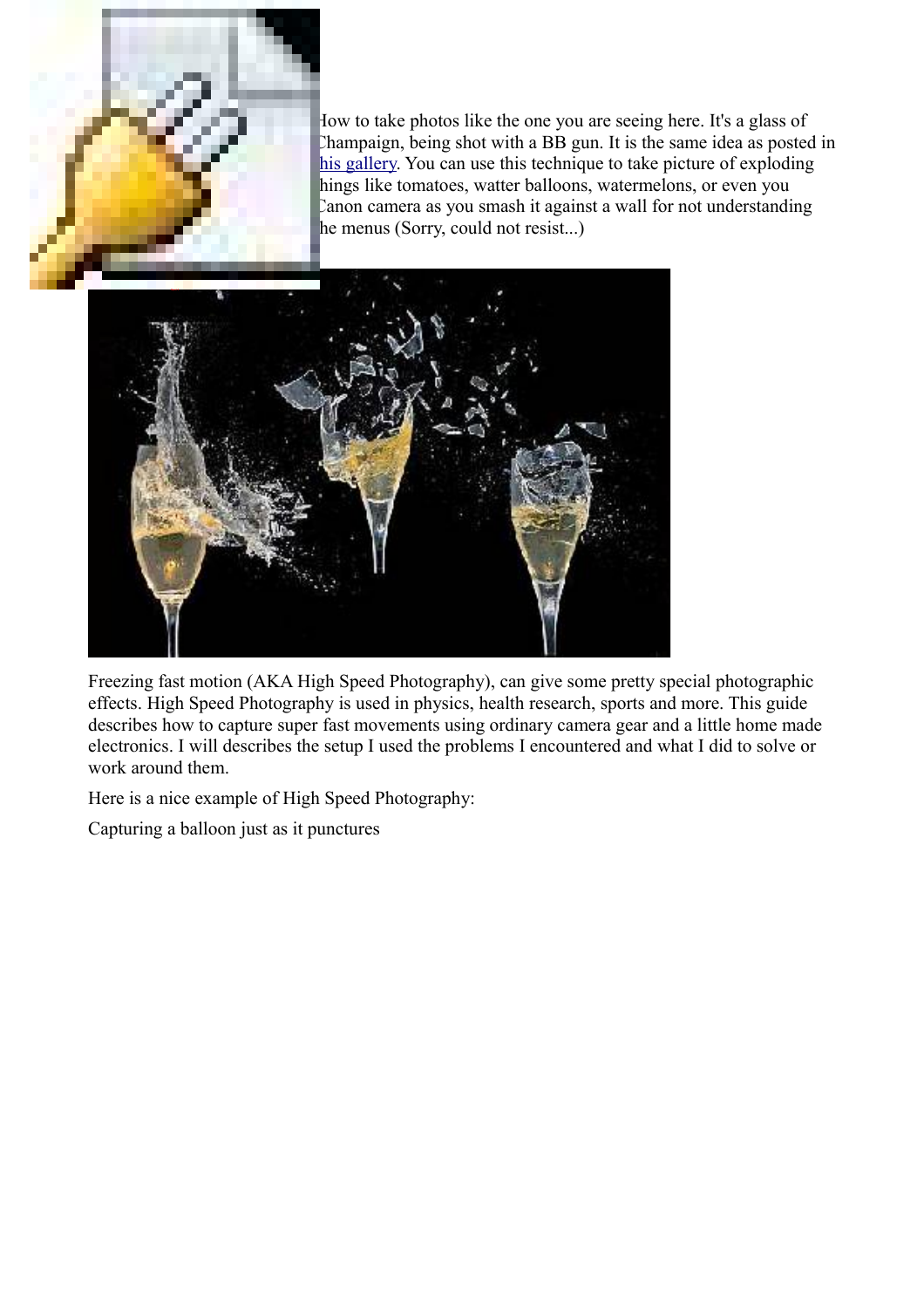

Nuking an apple



Capturing such images introduces a lot of challenges. How does one handle timing with exposures times

faster than 1/6000 second!?

We have to handle shutter lag, synchronize the flash and time the exposure to just the right moment.

But the shutter lag of any normal camera is so long that it will be all most impossible to time the exposures. And how do you synchronize the flash with an exposure time of less than 1/6000 second?

To work around the problems with shutter lag and flash synchronization, the exposure is done in a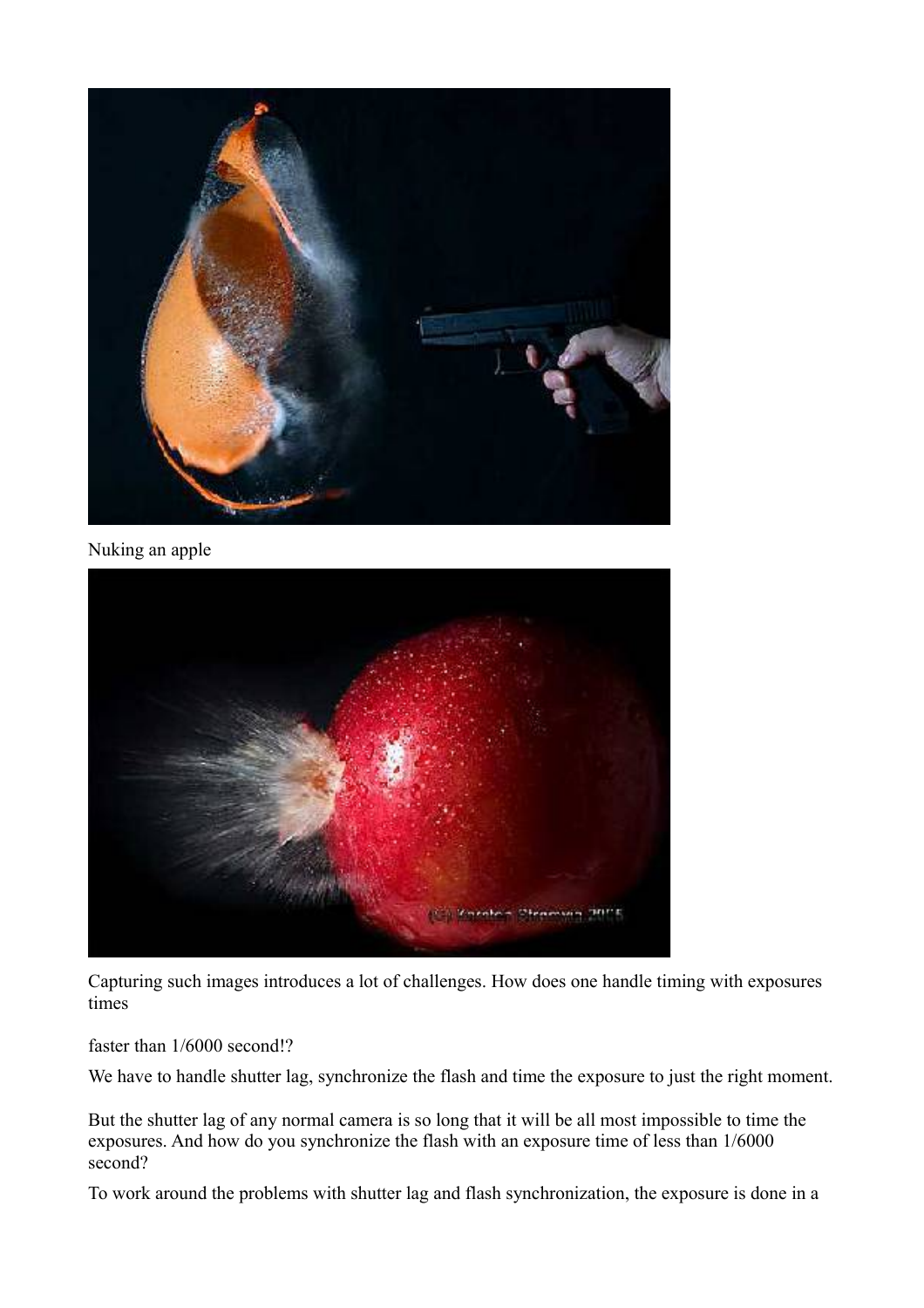completely dark room. This way the shutter can opened without actually getting an exposure. The exposure time set on the camera just has to be long enough for the action to happen while the shutter is still open. Because the room is dark, the long exposure time will not have any effect on the final output (this is because no light enters the lens to hit the sensor / film)

To actually get an "exposure", a flash is fired. The flash light duration will now become the actual

exposure time.

SO now we need to see how long does it takes the flash to fire. It turns out that the output power of the flash, actually affects the duration of the light, so to get exposure times. If you need exposure faster than 1/6000 seconds, the output needs to be reduced. For more information on the light duration please see the [test I ran on my Sigma EF-500 flash.](http://www.diyphotography.net/light_duration_vs_output_power)

Now we only need to synchronize the flash with the action we want to capture.

This can be done in several ways. For example synchronizing with a balloon puncture, can be done via sound. Impact-actions, like a BB Soft air gun pellets, can be triggered with a mechanical switch, like in the picture below. When the pellet hits the cd-cover it's pushed on to the switch, which then triggers the flash.



Here is my High Speed Photography setup and work flow (Balloon Shot).

#### **The Gear**:

- Balloon (OK we are going to nuke this one, so don't use your favorite)
- Digicam
- Tripod
- Sigma Flash
- Home made sound trigger [\(more info\)](http://www.diyphotography.net/diy_sound_trigger_for_sigma_ef_500_flash). If you do not have an optical slave you can use the [Universal Sound Slave Circuit](http://www.diyphotography.net/universal_sound_and_optical_slave_flash_trigger)
- Needle (or BB-gun, see below)
- Backdrop (I use a black Bristol sheet)

#### **The Setup**

First step is to set-up the scene. The black Bristol sheet is [used as backdrop.](http://www.diyphotography.net/homestudio/cheap-homemade-diy-studio-no-lighting-needed) The balloon, flash, microphone

and camera are placed like in to image below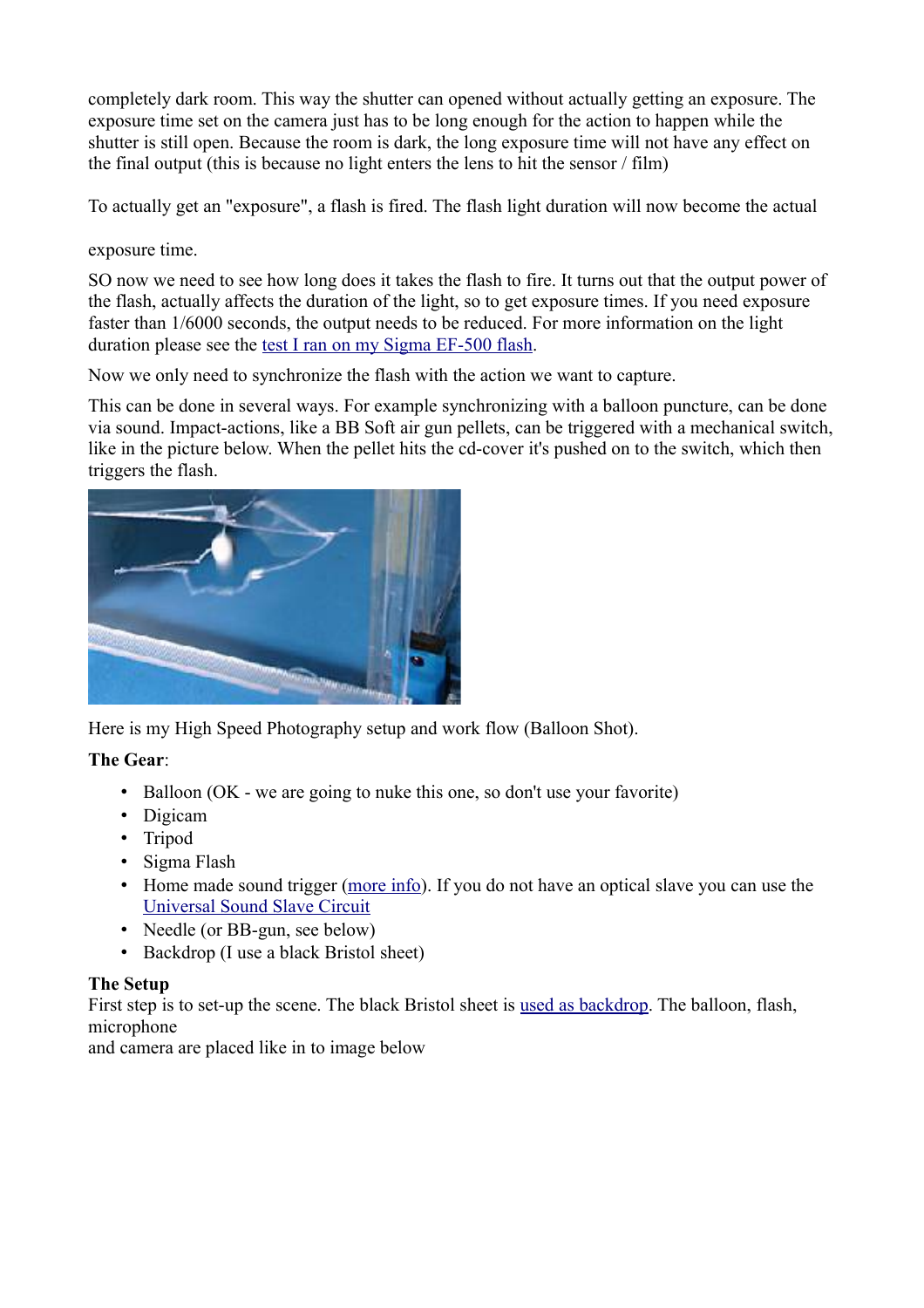



#### **Gear settings**:

- Flash: optical slave and  $1/16$  output power.
- Camera: Exposure time: 1-2 sec. ISO 100-200 Aperture F 11-16 manual focus.
- Microphone: The distance between the balloon and microphone, is used for synchronization. 50-70cm is good for balloon punctures :-)

#### Next step is **framing and focusing**:

While trying to stay within the best performance on the lens, I either zoom or move the tripod, until I have the desired framing. Focus can be obtained either automatic or manual, but do remember to switch to manual to lock focus, otherwise the camera will try to focus when the lights are switched off.

Now it's time to test the setup and lightning. All lights are switched off and the shutter is set to bulb.

To fire the flash I just clap my hands. Then I review the image on the camera, checking for exposure, framing, focus and DOF.

To get the correct amount of light / exposure, one can Increase or decrease:

- the strobe distance to the balloon

- the output power of the flash
- the aperture on the camera

- ISO sensitivity on the camera

#### **Taking the shot** (pan intended :))

The test is repeated until satisfactory result have been reached, and the real photo can be taken. This is done the same way as when testing, but instead of clapping, the balloon is punctured with a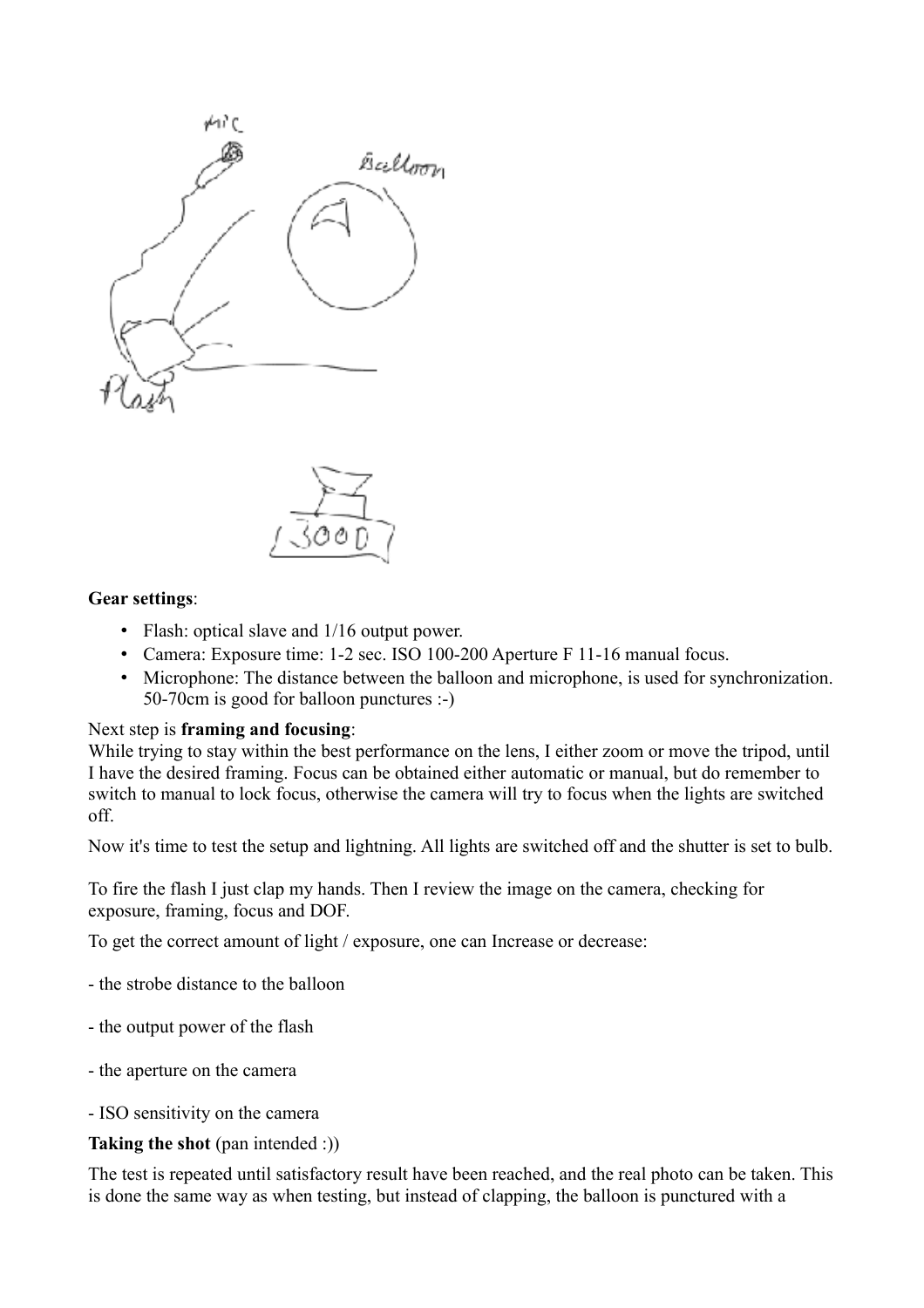needle.

One could also just fill the balloon with water and shoot it with a BB Soft air gun :-)



This article was contributed by Karsten Stroemvig (aka [Lullaby\)](http://lullaby.homepage.dk/gallery/index.html), see his other great high speed [photograph projects](http://www.diyphotography.net/taxonomy/term/22)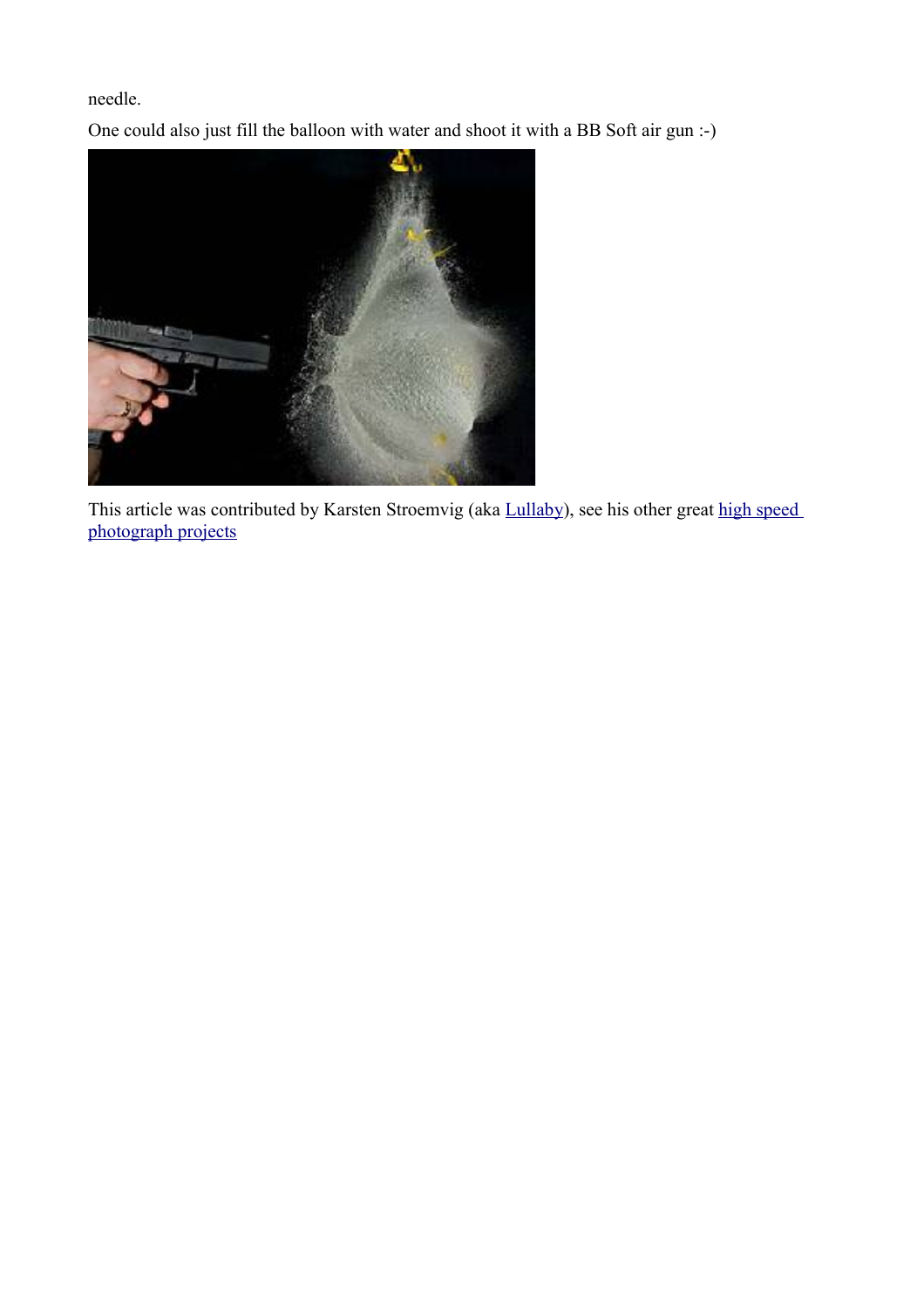

- • [Tutorials\](http://photo.tutsplus.com/category/tutorials/)
- • [Shooting](http://photo.tutsplus.com/category/tutorials/shooting/)

\Rating:

- • [1](javascript:void(0))
- • [2](javascript:void(0))
- $\cdot \underline{3}$
- $\cdot$   $4$
- • [5](javascript:void(0))

# **Shooting & Editing a High Speed Fruity Water Splash**

[Jacob Wighton](http://photo.tutsplus.com/author/jacob-wighton/) on Sep 16th 2011 with [36 Comments](http://photo.tutsplus.com/tutorials/shooting-editing-a-high-speed-fruity-water-splash/#disqus_thread)



[View post on Tuts+ Beta](http://hub.tutsplus.com/tutorials/shooting-editing-a-high-speed-fruity-water-splash--photo-959)**Tuts+ Beta** is an optimized, mobile-friendly and easy-to-read version of the Tuts+ network

#### **Final Product What You'll Be Creating**



*This entry is part 18 of 19 in the [In the Studio](http://photo.tutsplus.com/sessions/in-the-studio/) Session - [Show All](javascript:void(0);)*  [« Previous](http://photo.tutsplus.com/articles/hardware/product-review-modahaus-table-top-studios/) [Next »](http://photo.tutsplus.com/tutorials/shooting/10-tips-to-get-started-with-still-life-photography/)

*Every two weeks, we revisit some of our reader favorite posts from throughout the history of Phototuts+. This tutorial was first published in December of 2009.*

This tutorial will make for a fun weekend project that has the potential to spark your imagination, teach you some interesting lighting techniques and even give you some great shots for your portfolio. It's a great way to spend a few hours, experimenting and honing your photography skills.

## **Step 1 – Get Equipped**

- Digital camera with manual exposure control and RAW shooting
- External flash with manual setting (wireless trigger system not needed)
- A tripod
- Photoshop and Adobe Camera RAW
- A towel
- Black backdrop (black material, wall, etc)
- Black surface (shiny piano chair, black material on a table, etc)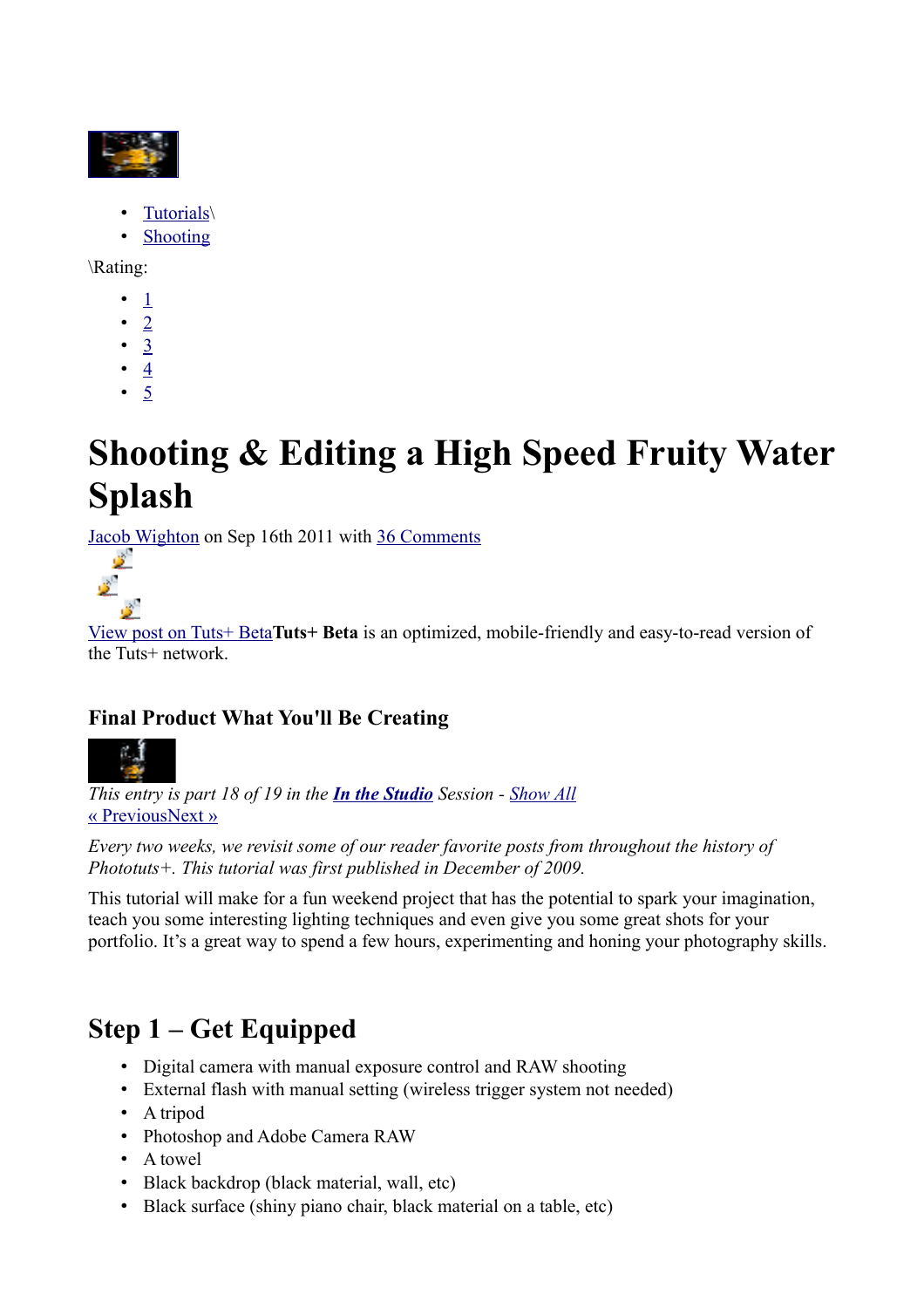- Glass vase / large glass cup, filled with water
- Piece of fruit (eg. a lemon or apple)
- Aluminium foil, cardboard and wax/tissue paper
- Other miscellaneous items for holding things up, anything that can be found around the house
- A very dark location (this is easiest at night)



#### **Step 2 – Setup**

Although from the picture below, the setup may seem fairly complex, it is actually quite simple. Put your camera on a tripod, facing your glass vessel for splashing, placed on a black surface, roughly a metre from a black backdrop.

For the lighting (the most important part of this experiment) it is best to shoot the flash through some kind of moderately transparent paper (like "Glad Bake") to diffuse the light slightly. I also used some aluminium foil, taped to a piece of cardboard to reflect some of that light back on to the setup. More on this in step 4.

The red candles and mic stand are there to help hold everything up, though the redness of the candle adds some nice red highlights to the splashing water as the light bounces off it.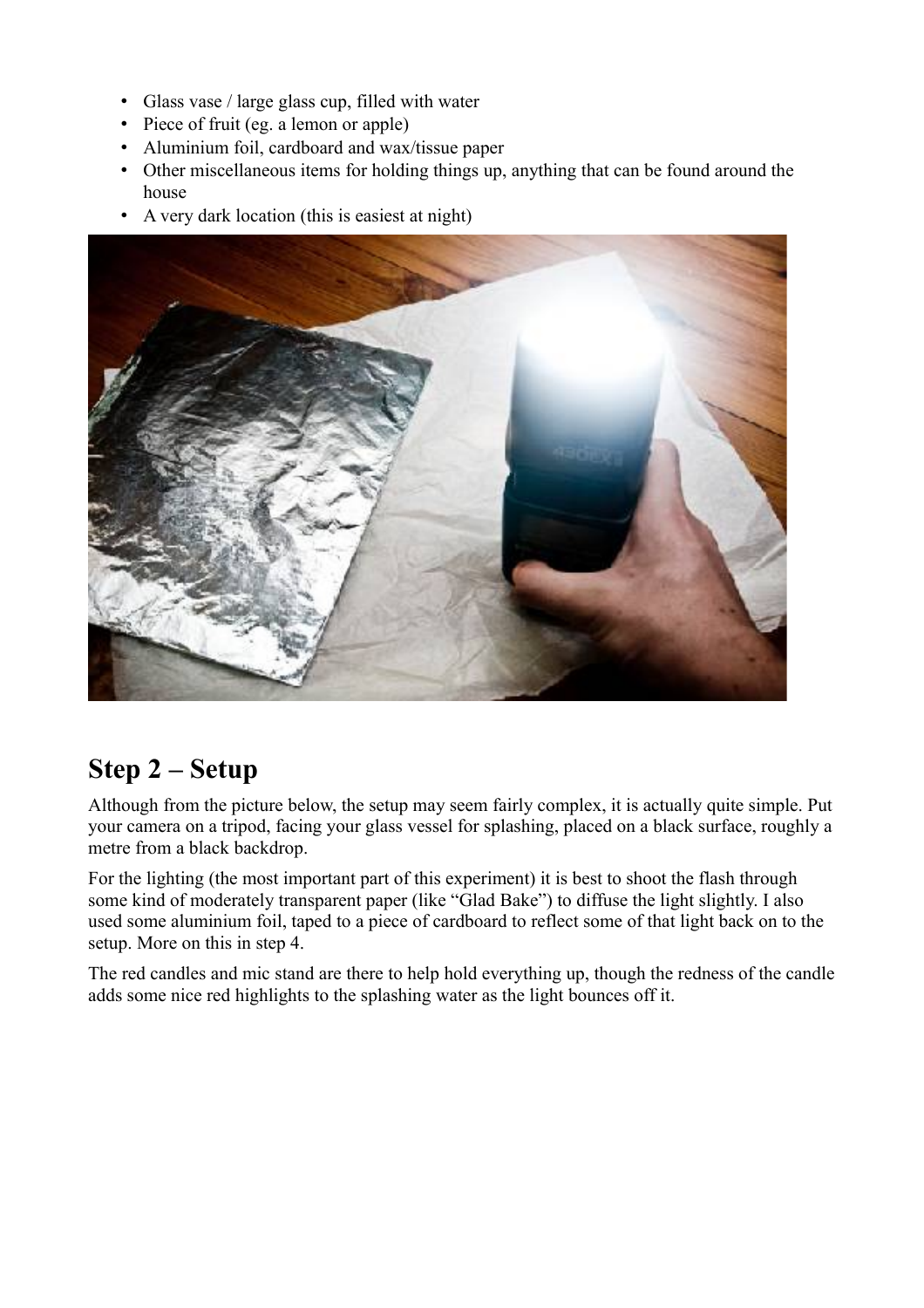

### **Step 3 – Camera Settings**

The key to getting your high speed photos looking good is your camera's settings. The first thing to pay attention to is your lens. I chose a 50mm lens as it kept the camera dry yet did not send me too far away from where I needed to be dropping the fruit.

You will need to ensure that there is as little ambient light as possible, so turn off all lights, shut doors and cover windows. I found that I could get an almost black image if I used an aperture of f/5.6, shutter speed of 1.3 seconds and ISO 250. These settings will ensure that everything stays in focus, we have long enough to drop the fruit and take the photo and that the flash can be used on a relatively low power (smaller aperture -> brighter flash -> longer flash duration -> blurry photos).

For focus, frame the image as you want it for taking the photo, put your piece of fruit in the jar and focus on that using auto-focus. Once focus has been achieved you can switch the camera back to manual focus. Make sure throughout your shoot, you check that nothing has been moved and the focus is still tack sharp.

It is important for you to shoot with your camera in RAW instead of JPEG. Though many debate this fact, I believe that it makes post-processing easier and more effective.

Also, if available on your camera, shoot with a two second or ten second timer delay.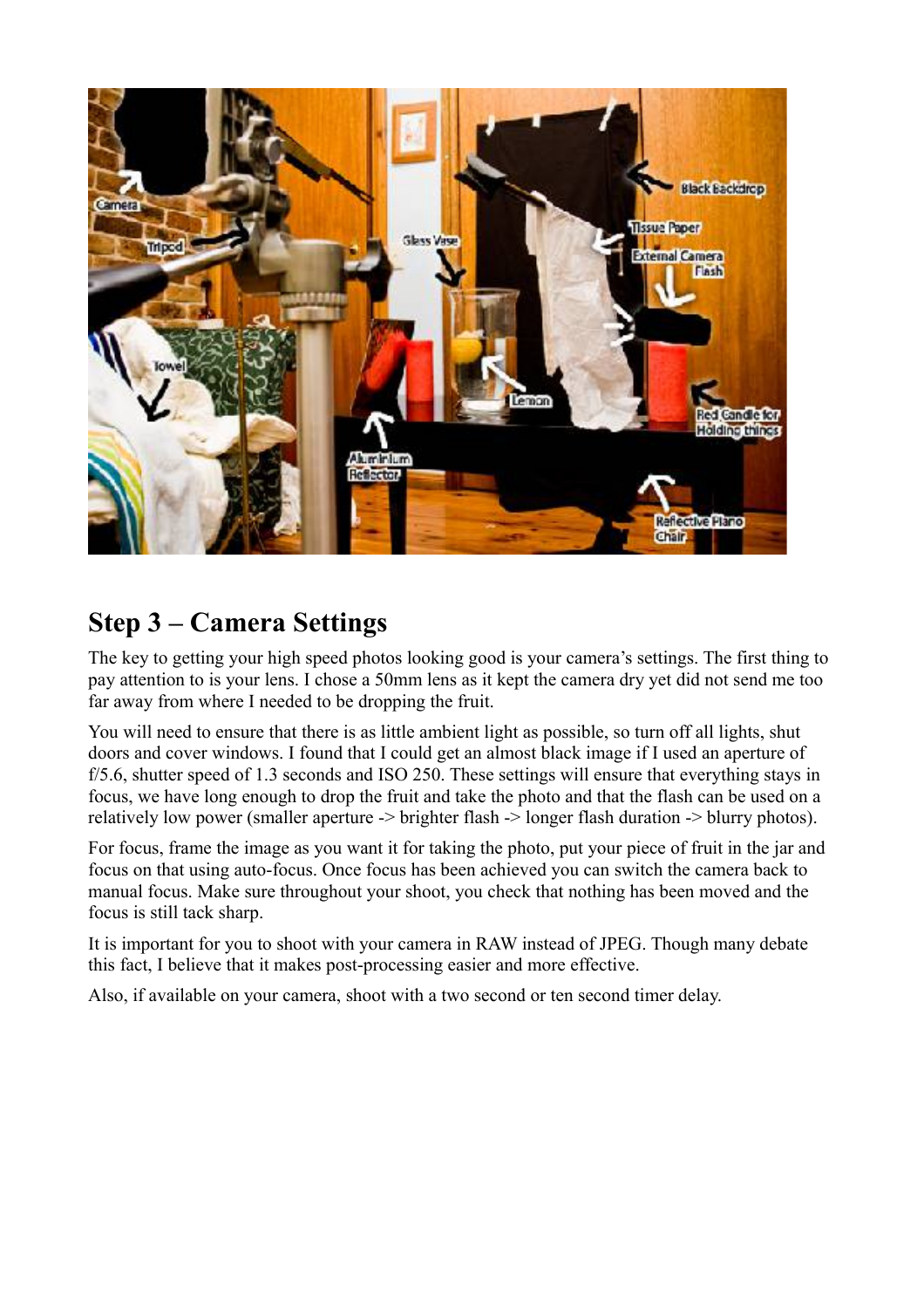

### **Step 4 – Flash and Lighting**

It is important to light this well so that you don't need to do a major operation during post processing. It is important to get the background at least a metre away from your main set-up so that no light is spilt onto it and it remains completely black.

When choosing which flash to use, make sure that it has manual power control and can also be manually triggered (generally by a "test" button). Because you will be manually triggering the flash during the exposure to time it with the splash of the apple (rather than timing, dropping the apple for the flash which is harder) you do not need a wireless flash trigger, just some ninja reflexes and timing (it isn't really that hard).

Shooting the flash through a paper diffuser will allow for softer light and nicer specular highlights on the apple, glass and water. The paper will also play a huge part in keeping your flash dry.

I also made a home reflector by taping some foil onto a piece of cardboard. Placing this on the opposite side of the glass vase to the flash added some fill light, to keep everything nice and even.

Once this is properly set up do some test shots to see how bright you need the flash. Remember that using a smaller flash output will lead to shorter flash duration and sharper photos. I found that 1/32 power worked well for my Canon 430EX II but this will depend on flash model, distance from subject and the thickness of your diffuser. Just make sure that you keep things consistent throughout your shoot.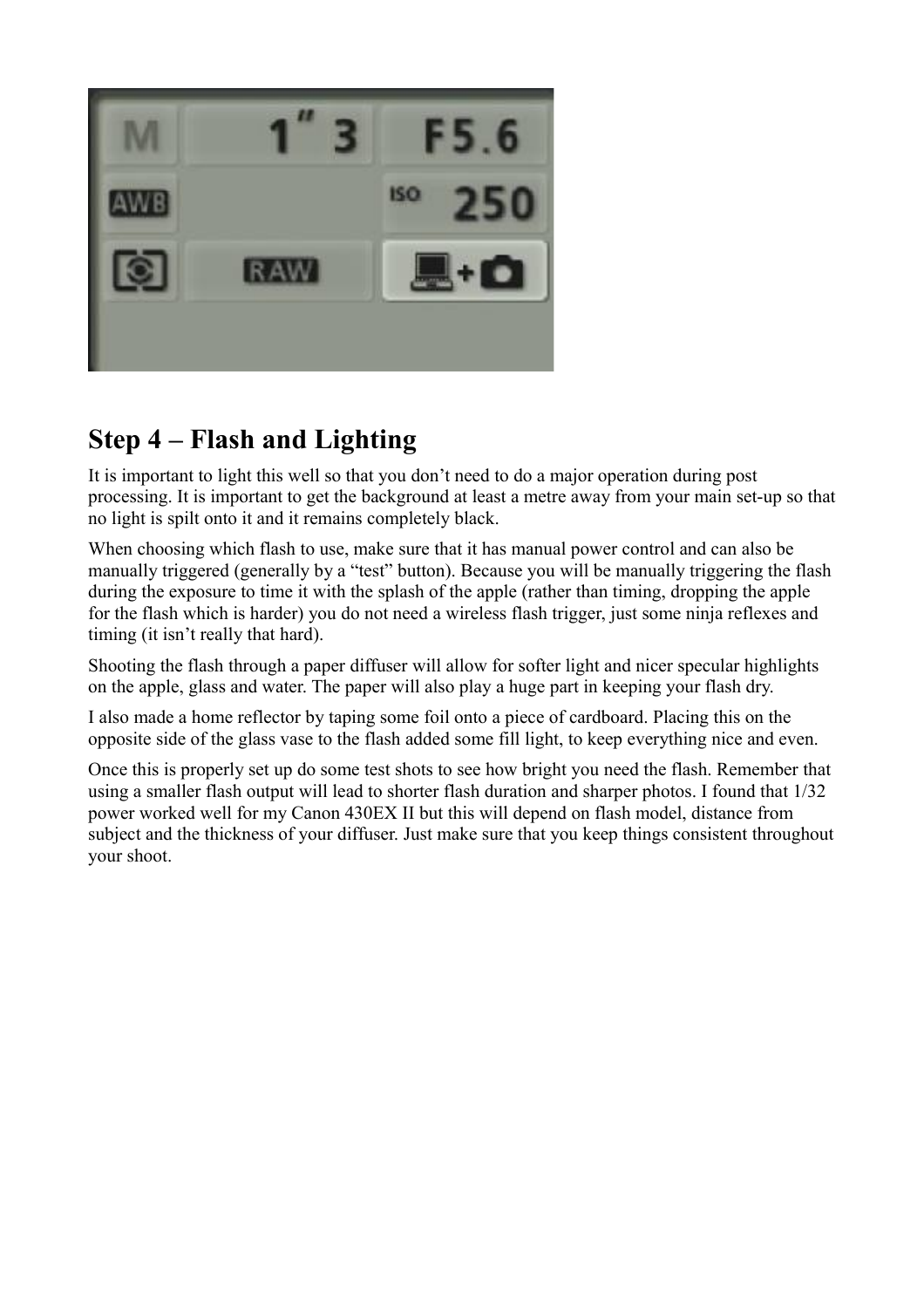

### **Step 5 – Shooting and Timing**

This step is the fun part. You will need to master the art of pressing the shutter with your left hand, waiting for the timer to end, then dropping the fruit with your right hand and firing the flash with your left hand (or with your hands the other way around). I'll break that up a bit for you:

- Press the shutter button on your camera (starting the timer)
- Before the timer finishes get one hand holding the fruit above the water and the other hand on the test button on your flash
- After the timer finishes and the exposure begins, drop the fruit into the water
- When the fruit splashes, trigger your flash

It is important that you are careful not to drop the fruit from to high. Water splashing onto the floor and setup is inevitable, but if your camera is far enough away, your flash is behind paper, you don't drop the fruit from too high and you have a towel handy, everyone should be happy.

I find that you get the best splash in your photos if you trigger the flash as the fruit hits the bottom, though this will take a lot of trial and error and you will probably end up with a lot of photos of your fruit hovering over the surface of the water. The key is to take a lot of photos.

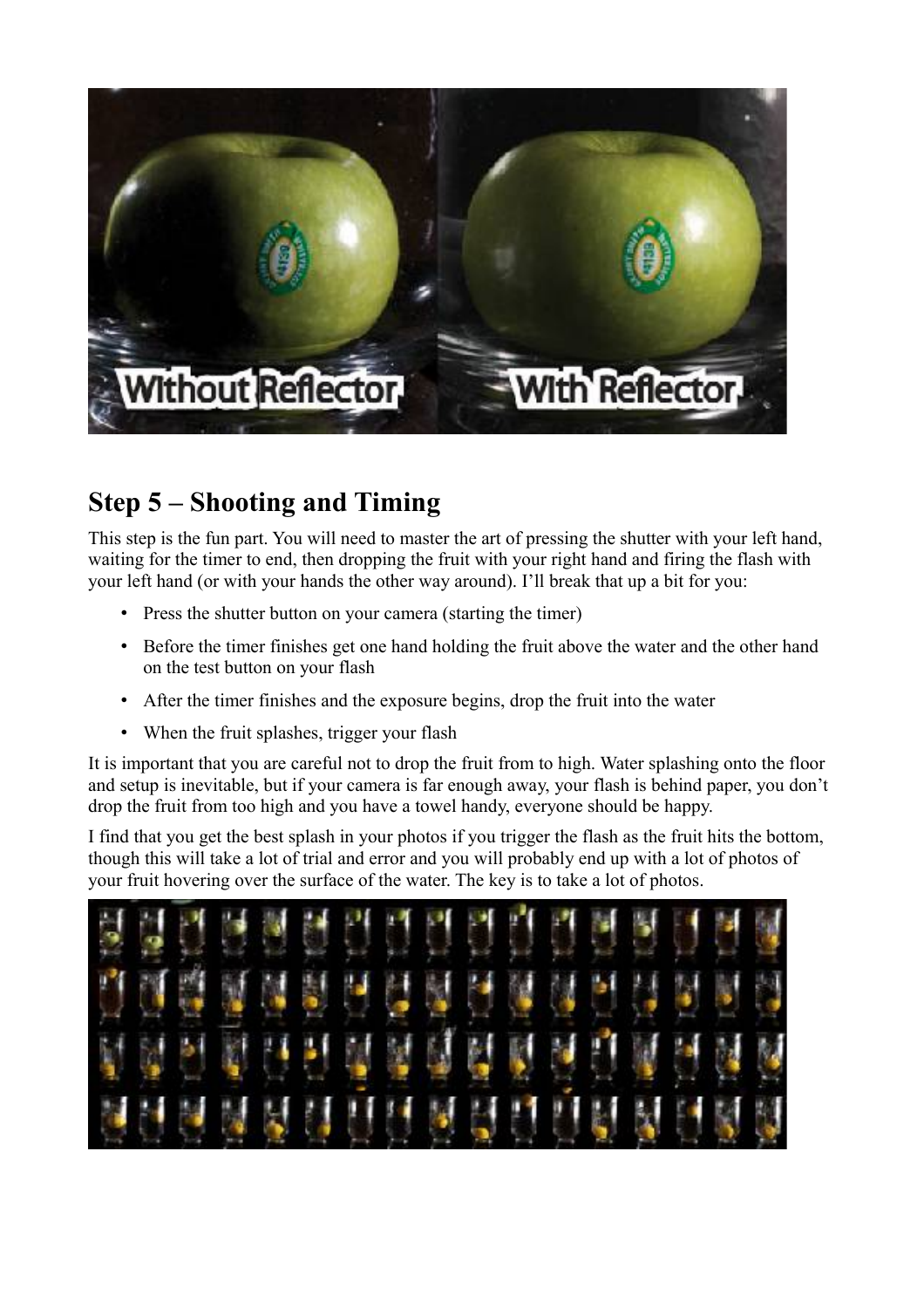### **Step 6 – Choosing the Best Pictures**

After uploading your photos to your computer it is important to choose your favourite few, because you don't want to go to the effort of editing every single one. I find that as these pictures often differ a fair bit, batch processing is not very effective.

I chose about 5 that I wanted to take to Photoshop. Make sure the images that you are choosing are well focused and have an interesting or unique splash in them, either are really big splash, or a cool pattern.



### **Step 7 – Editing the RAW Files**

The first thing to do after choosing the best few photos is to open them up in Adobe Camera RAW. This process can vary greatly from camera to camera so you may need to research that process elsewhere, but as long as you have a relatively new version of Photoshop you will have this little application.

Once you have an image open in Adobe Camera Raw, it is good to make sure it is straight. If your tripod wasn't aligned properly (like mine) you will need to use the straighten tool to get things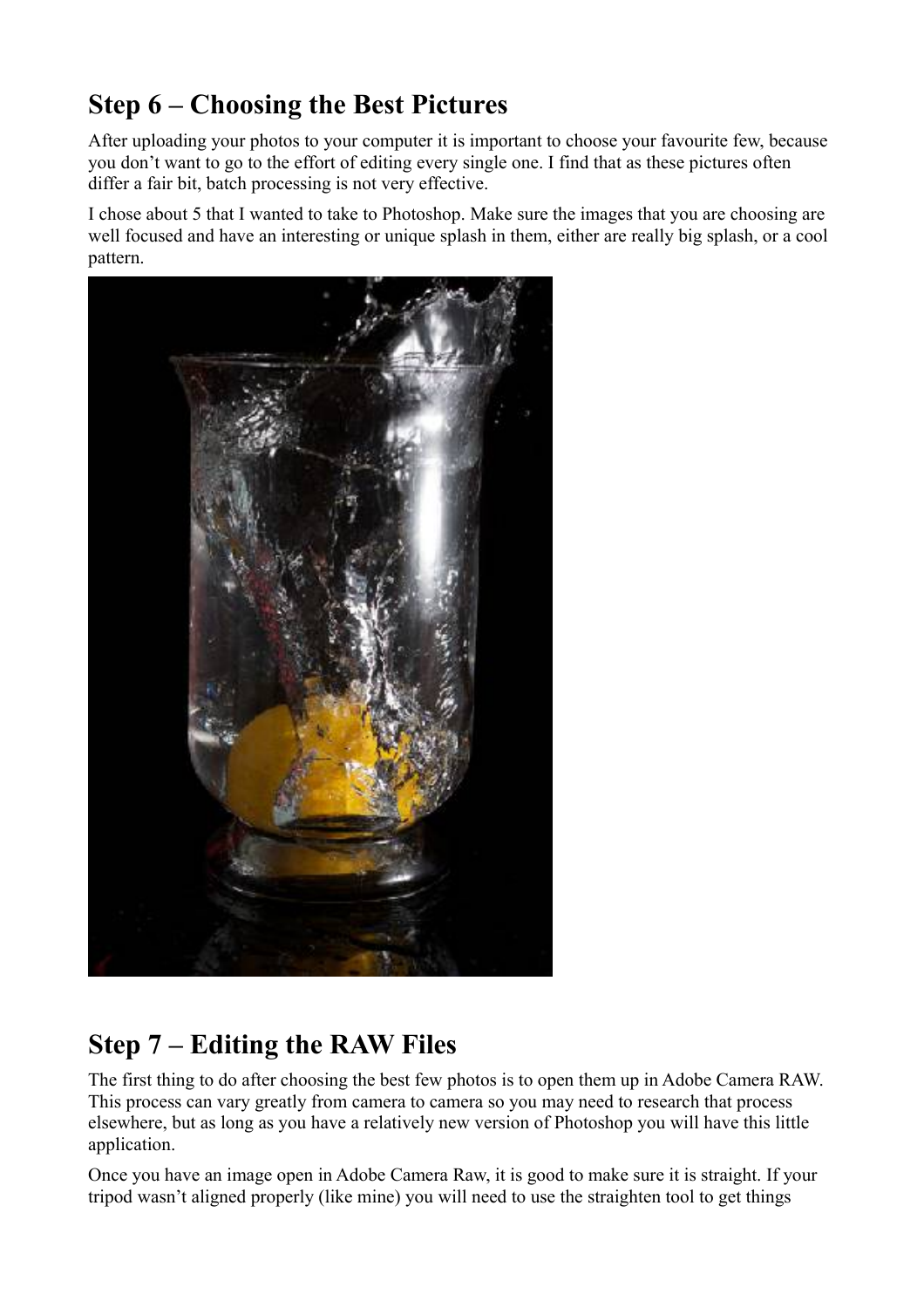looking upright.

I then made the following edits in the "Basic" tab on the right hand side. "Blacks" were increased to 10, "Brightness" to 80, "Contrast" to 87 and "Clarity" to 100. These are not exact values, but they help get the image looking nice and sharp and contrasty. I also decreased the "Vibrance" to -49 and increased the "Saturation" to 62. This helped bring out the yellow in the lemon and the red in the reflections in the water, while reducing some of the other colour slightly.

Now click "Open Image" and we're ready to start the finishing touches.



### **Step 8 – More Photoshop Editing**

Now that the image is in Photoshop proper, it is good to add a little more contrast. To do this, simply duplicate the layer by hitting "Command-J" on the keyboard ("Control-J" for Windows users). Now go to the layers window where the new layer should already be selected and change the blending mode from "Normal" to "Overlay". Then to reduce this effect, drag the layer's opacity down to 50%.

With this particular image, I found that after all of this editing, there was no detail left in the reflection on the chair. To fix this I re-opened the original RAW file in Adobe Camera RAW and then dragged the "Fill Light" slider up to 60. I then clicked "Open Image" again, selected all of this new picture in Photoshop by typing "Cmd-A" ("Ctrl-A" for Windows) and copied it by typing "Cmd-C" ("Ctrl-C" for Windows).

The next step is to return to the original Photoshop file and paste in the newer, lighter image by typing "Cmd-V" ("Ctrl-V" for Windows). Now click on the "Add Layer Mask" button, next to the fx button in the layer window. To hide this layer, invert the mask by typing "Cmd-I" ("Ctrl-I" for Windows). Now select a large, soft brush, change the foreground colour to white and paint in that lower area where the reflection is. You should see a big difference in the amount of detail as you bring back the lighter layer.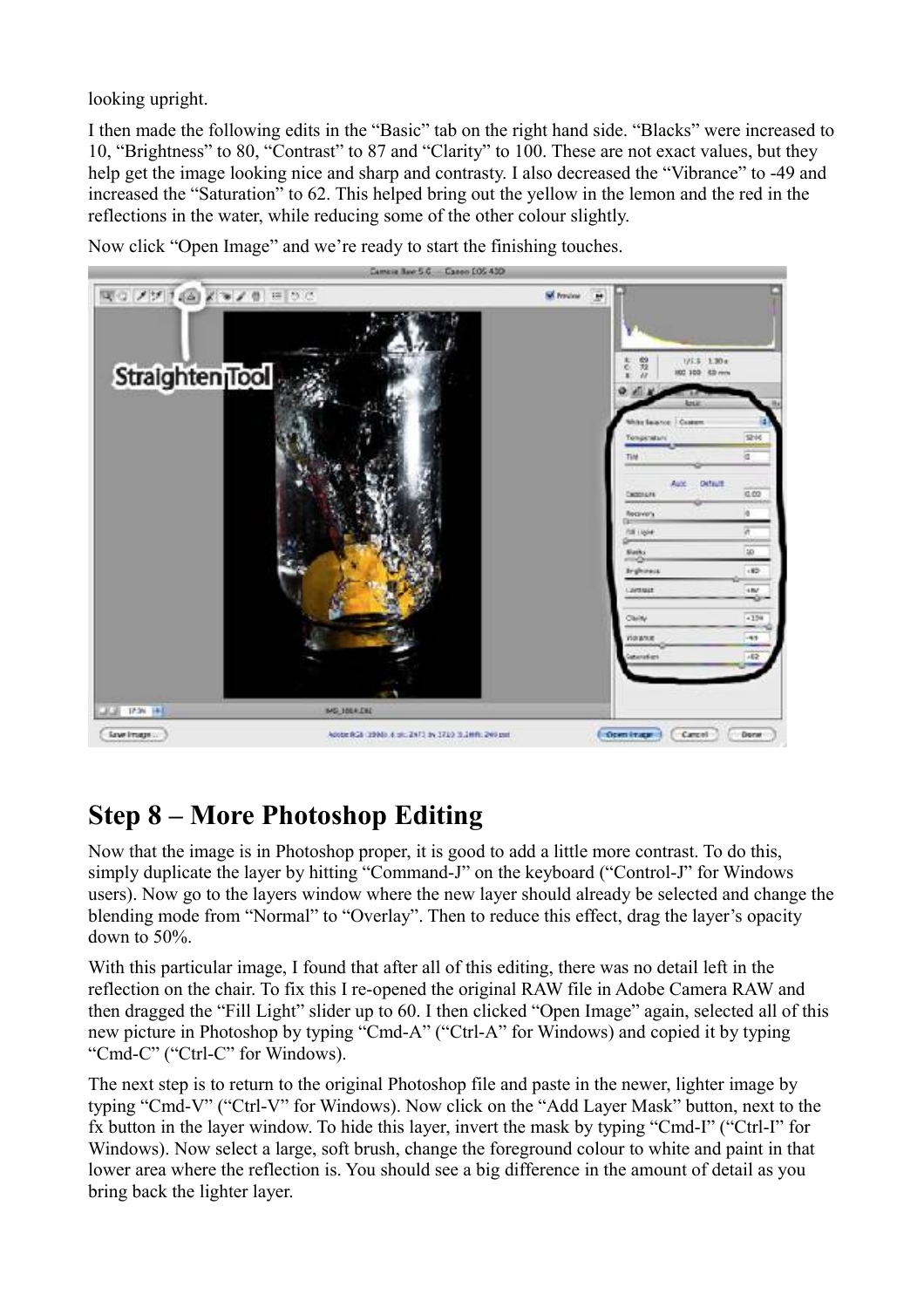

#### **Step 9 – The Final Re-Touches**

I think that these images look better when presented in landscape mode, so click "File" -> "New". Check that the dimensions for width and height are the same as in the current image. If they are, leave the height the same and to find the new width, multiply the height by 1.5. For example, 3710 (current height) x  $1.5 = 5565$ . Type in this new value for the width and click "OK".

Now that you have the blank image open, make the background black by typing "Cmd-I" ("Ctrl-I" for Windows). Now head back to your original image, type "Cmd-A" ("Ctrl-A" for Windows) to select everything and then "Cmd-Shift-C" ("Ctrl-Shift-C" for Windows) to copy all layers. Head back to your new landscape file and type "Cmd-V" ("Ctrl-V" for Windows) to paste the image.

Things are looking pretty good now, but I like to take out a soft black brush and paint over some of the spots and drops that don't seem to belong. For non-destructive editing you can do this on a new layer, but that is up to you.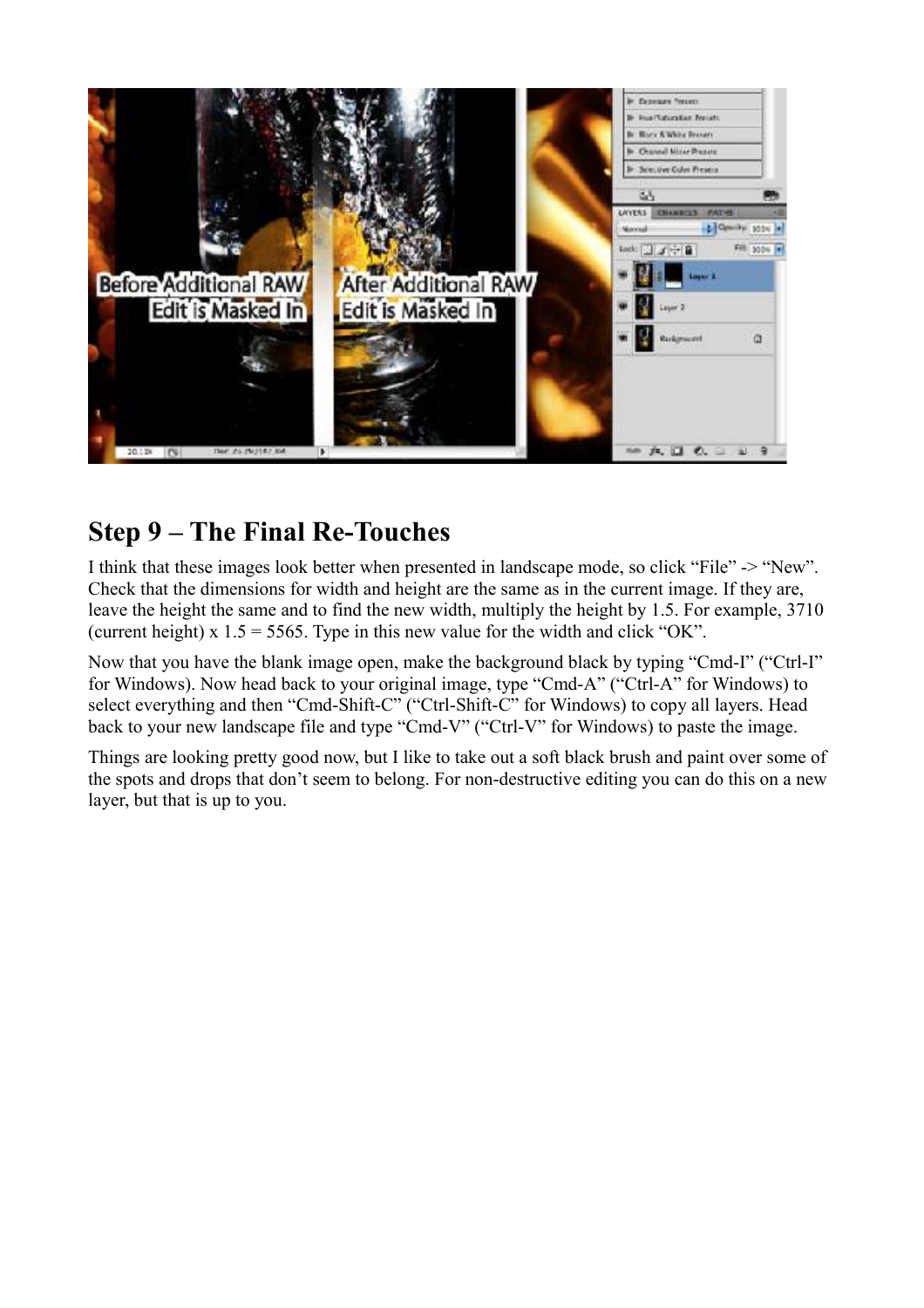

### **Final Image and Other Examples**

Now you are all finished. Make sure that you experiment a lot to make this your own. Here are a few of my examples, using the same set-up and processing.